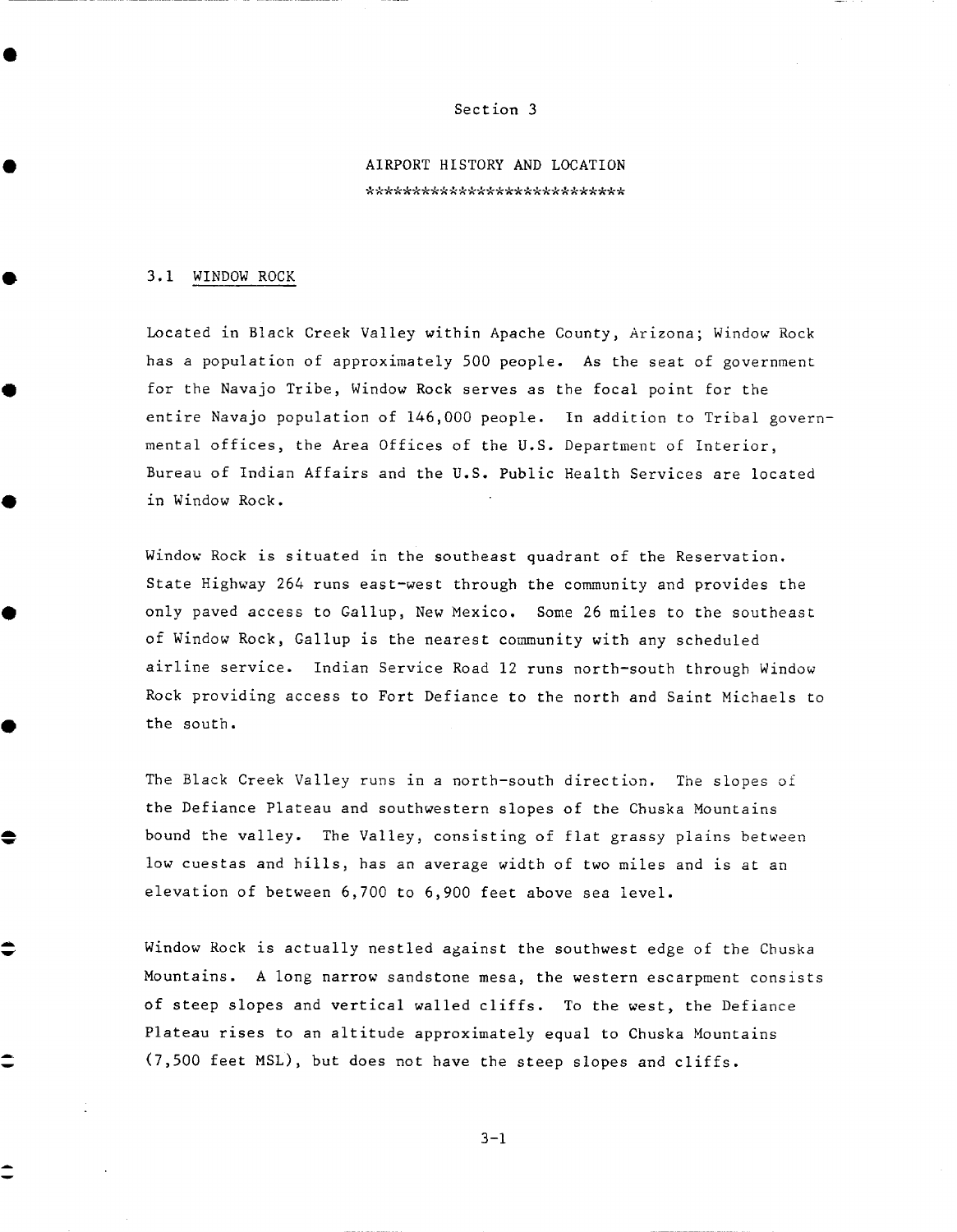The climate of Window Rock is strongly affected by its location in the high barren plateau county of northeastern Arizona. Moderate amounts of precipitation fall consistently only from about the middle of July to September. In some years, Window Rock receives moderately heavy precipitation during the winter. Usually, however, it is dry and windy. Average annual rainfall equals approximately 12 inches.

Average temperatures range from 27 $^{\circ}$ F in the winter to 70 $^{\circ}$ F in the summer. The mean maximum temperatures is  $86^{\circ}$ F with readings exceeding  $90^{\circ}$ F or higher occuring on less than fifteen days during an average summer.

The economy of the Window Rock area is dependent on livestock production, and the government activities of the Tribe, the Bureau of Indian Affairs, the Public Health Service, and the Indian Arts and Crafts Center. Wbile agriculture, mainly livestock production, has traditionally been the main source of income for the majority of the Navajo people, the Tribal Council has actively sought to provide greater diversification of job opportunities for the Navajo. In particular, it has sought to provide greater employment opportunities on the reservation. Similarly, it has sought to provide greater access to goods and services on the reservations through development of service centers in the major communities.

Window Rock, as the seat of government, is the focal point of the Tribe's continuing relationship with the U.S. Government. Similarly, it is the focal point of the Tribe's negotiations with commercial interests seeking to establish commercial or industrial activities on the reservation. As the site for development of a service center, it is also experiencing visitations by corporate representatives of tenants of a new shopping center. In all cases, a substantial portion of these visitations are accomplished through the use of general aviation aircraft.

 $3 - 2$